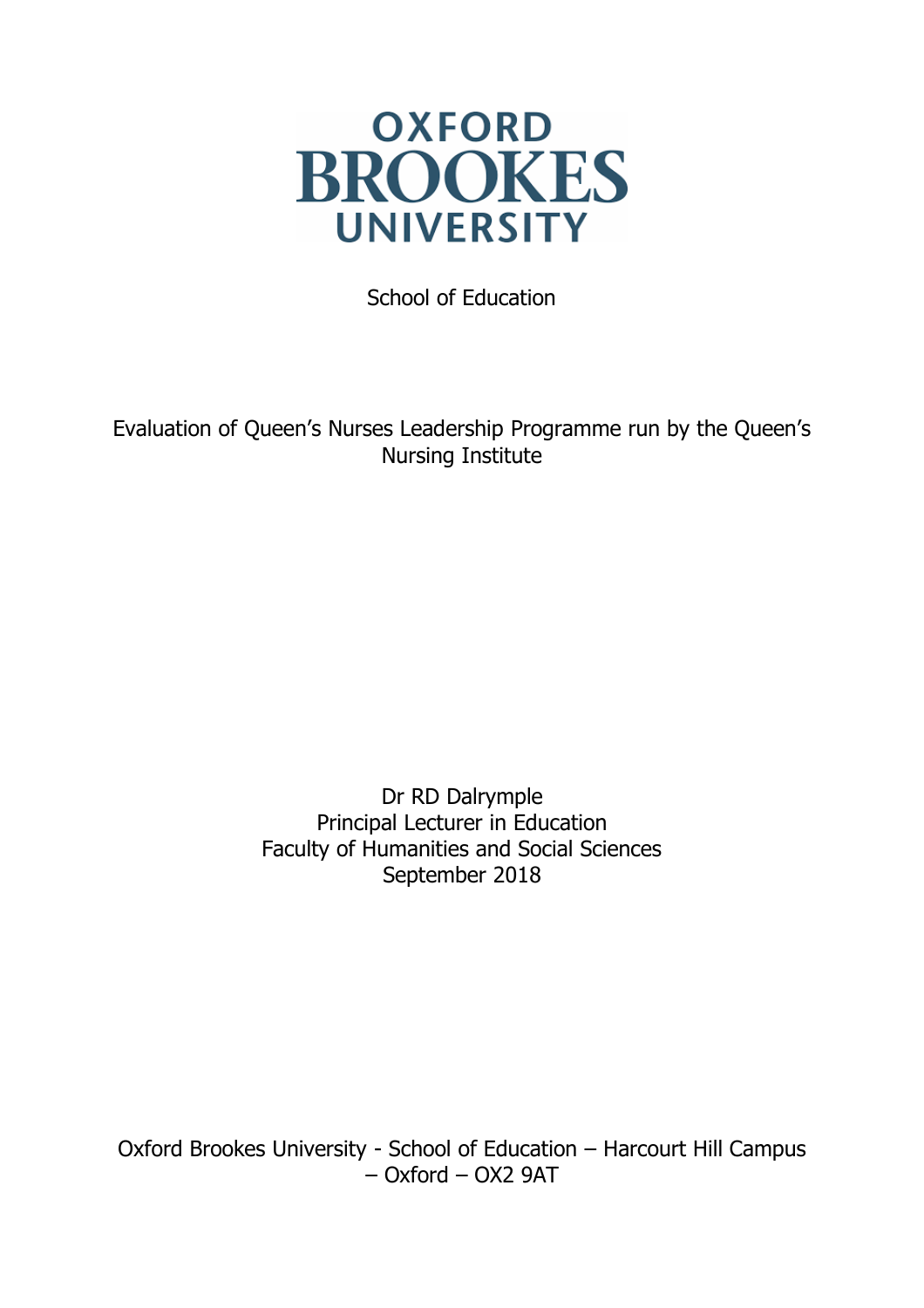- 1. Executive summary
- 2. Background and scope
- 3. Context and structure of the QNI leadership programme

3.1 Mapping of content against selected QAA Business and Management benchmarks

- 4. Participant views on the question of accreditation
- 5. Evaluation against Bloom's domains of learning
	- 5.1 Cognitive domain
	- 5.2 Affective domain
	- 5.3 Psychomotor domain
- 6. Evaluation against principles of constructive alignment
- 7. Evaluation against Kirkpatrick's four levels for evaluating training programmes
- 8. Summary
- 9. References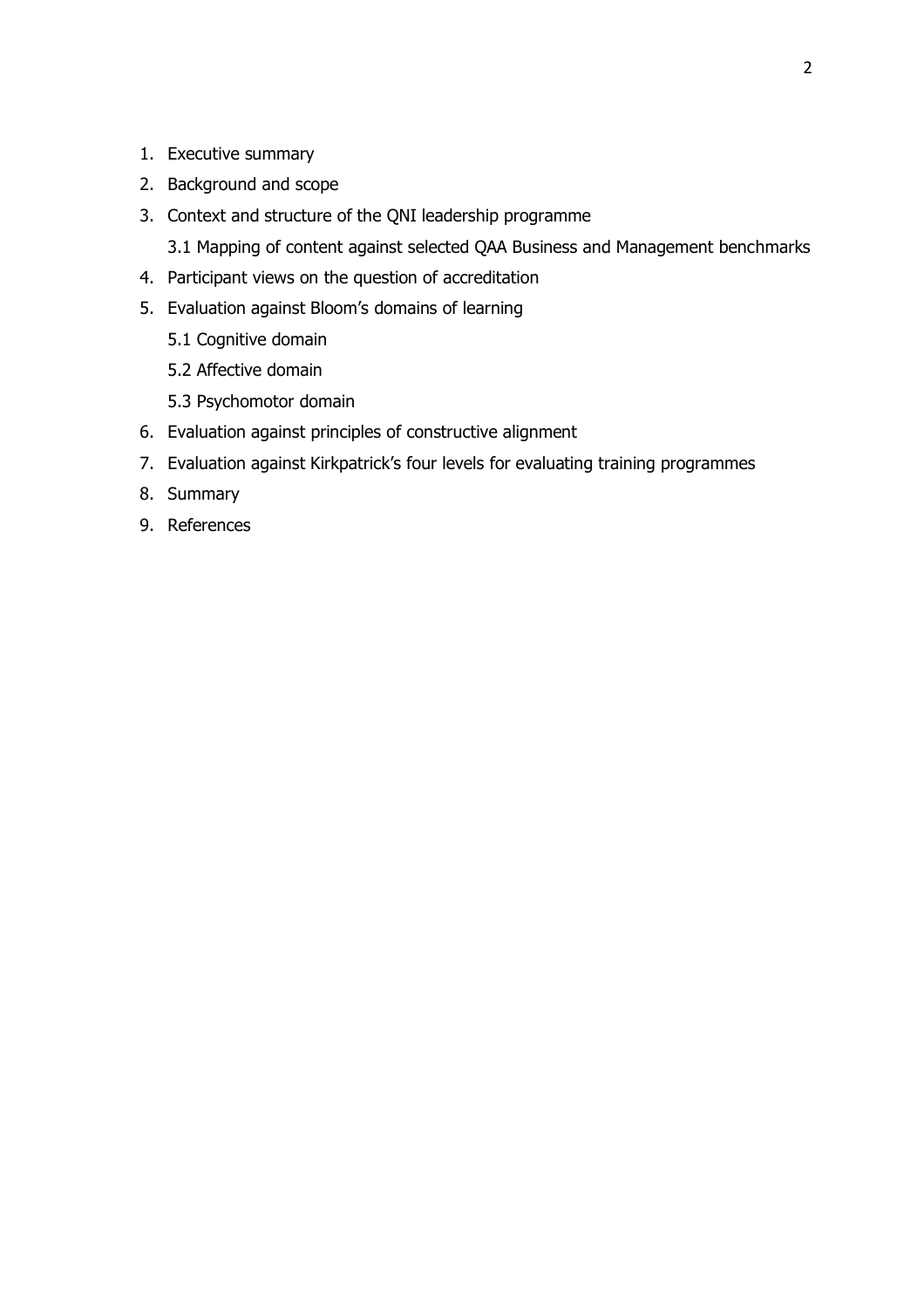## **1. Executive summary**

This evaluation reports on the first iteration of the Queen's Nurses Leadership Programme delivered from May 2017 to April 2018. Employing three evaluation frameworks, the report reviews curriculum documents and course content, and explores the experiences of Cohort One group members as reported in a focus group held in April 2018.

The evaluation finds a high degree of congruence between the programme's four key themes of self, organisation, team and future, and positive participant assessment of the efficacy of the course in respect of each of these organising themes.

The distinctive contribution the programme has made to participants' learning is established, with particular learning gain noted in the affective and psychomotor domains of practice.

Within the context of positive overall participant assessment of the programme, some smallscale variations are reported in respect of the elements of discovery and experiential learning, and in relation to participants' experience of mentoring arrangements.

The report concludes by suggesting some of the distinctive emphases of the programme and identifying the success of the programme philosophy and culture in developing and sustaining a positive learning experience in the field of leadership development.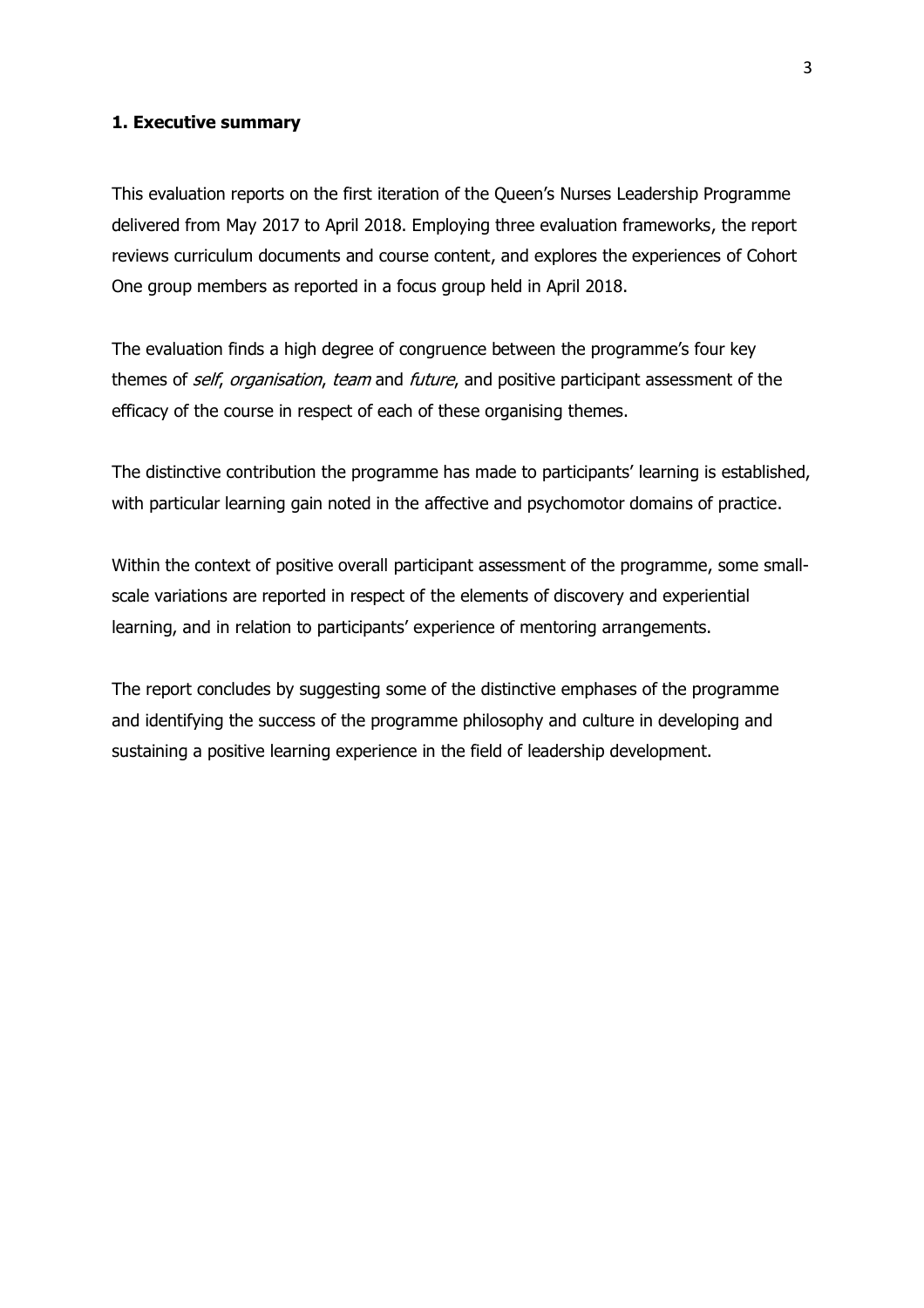## **2. Background and scope**

This evaluation of the first iteration of the Queen's Nurses Leadership Programme (2017-18) was undertaken by Dr Roger Dalrymple, Principal Lecturer in Education at Oxford Brookes University between April and August 2018. The aim of the evaluation was to arrive at an independent assessment of the efficacy and impact of this first run of the programme and to identify any emergent recommendations that might inform future delivery of the provision.

Data sources for the evaluation were as follows:

- A critical review of documentation associated with the QNI Leaders Programme including the programme handbook, the pattern of study for the programme, and the indicative course content description;
- A focus group meeting with Cohort 1 participants attending their final residential session on 20 April 2018;
- Access to the evaluative feedback provided to the Programme Leader by course participants and mentors from Cohort 1.

The report will evaluate the provision against three classic evaluation frameworks for continuing professional development provision - Bloom's (1956) taxonomy of education objectives; Biggs's notion of constructive alignment; and Kirkpatrick's (1994) four-level scheme for the evaluation of continuing professional development programmes. The evaluation will also identify themes emerging from the evaluative feedback gathered from participants in a focus group held in April 2018. The report will conclude by highlighting the distinctive features of the programme and outlining any ramifications for future delivery.

Roger Dalrymple September 2018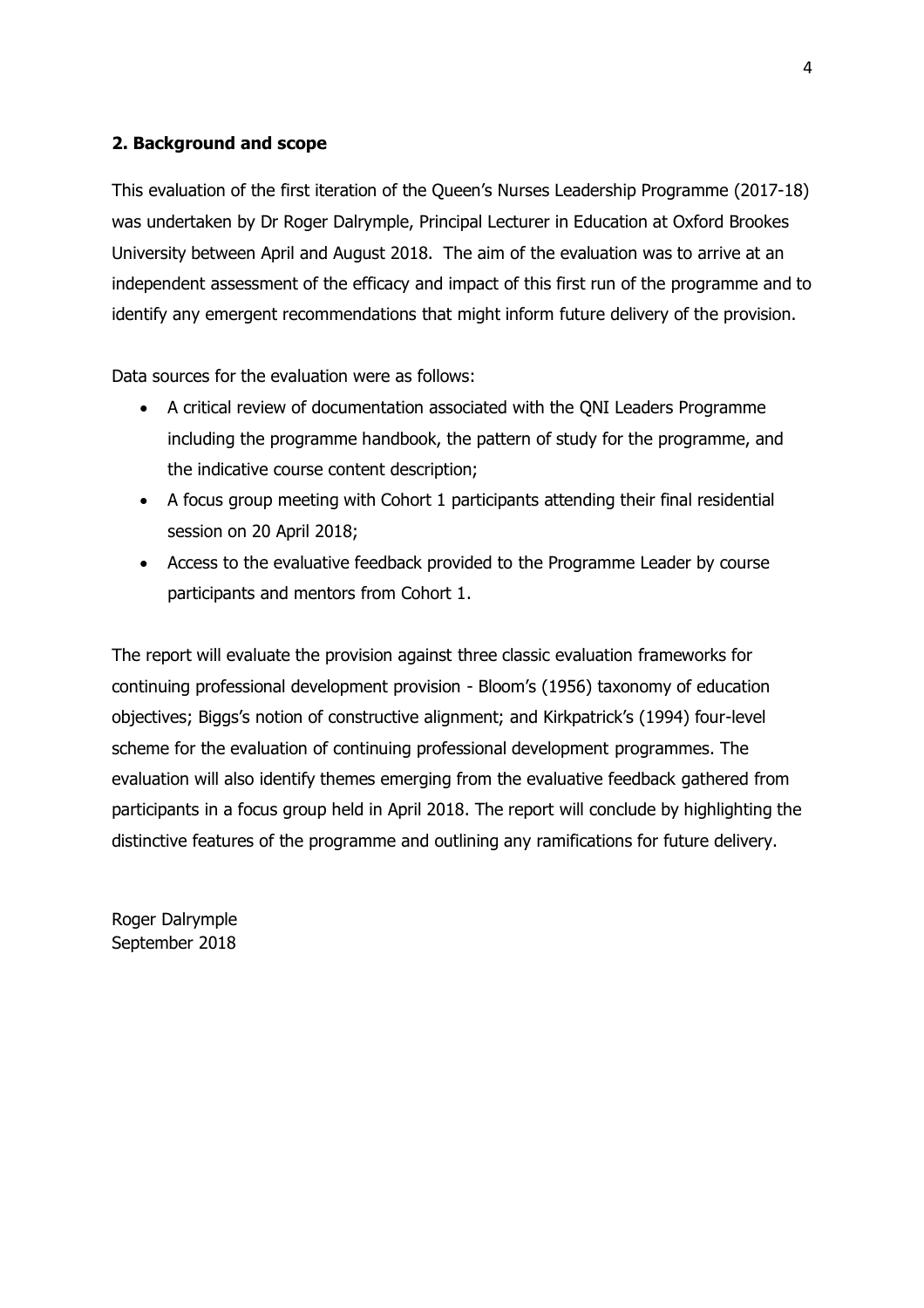## **3. Context and structure of the QNI leadership programme**

In 2017-18 the Queen's Nursing Institute delivered the first run of a Queen's Nurses' Leadership Programme with the aim of supporting the professional development of Queen's Nurses to become future community nursing leaders, to the benefit of the people, the families and the communities they serve. Running from May 2017 to April 2018, the programme comprised 10 study days and a number of online and independent study activities, framed by two sustained residential sessions in May 2017 and April 2018. The course embeds its own evaluative processes at the mid-point of the programme (November 2017) and the close of the programme (April 2018). Enhancements based on feedback at these two staging points is embedded into subsequent course delivery.

This first run of the programme was financially supported by charitable endowment funds committed by the QNI Trustees and was selective, admitting 12 participants, all of whom completed the course successfully in April 2018. An expectation of 100% attendance is stipulated for the course and the course team confirmed that this expectation had largely been met with a very few instances of individual absence due to unforeseen circumstances.

The principal aim of the QNI Leaders programme is 'to prepare participants to become influential community healthcare leaders of the future and to develop, promote and support excellent nurse leaders and role models in the community who can improve services for communities at system and practice levels.<sup> $1$ </sup> The associated objectives for the programme are focused into the four developmental domains of self; organisation; team; and the creation of congenial conditions for a positive future. The objectives are set out in the programme documentation as follows:

1. **Self** – understanding and development of self through personal reflection

2. **Organisation** – Understanding health and social care structure and a systems leadership approach to service delivery.

- 3. **Team** Understanding and leading others people management and staff.
- 4. **The Future** consideration of future career aspirations.

The learning and teaching strategy for the programme seeks to support and advance these aims on a number of fronts. Study days involve a range of different learning formats and

l

<sup>1</sup> *Queen's Nurses Leadership Programme Handbook* 2017/2018, p.3.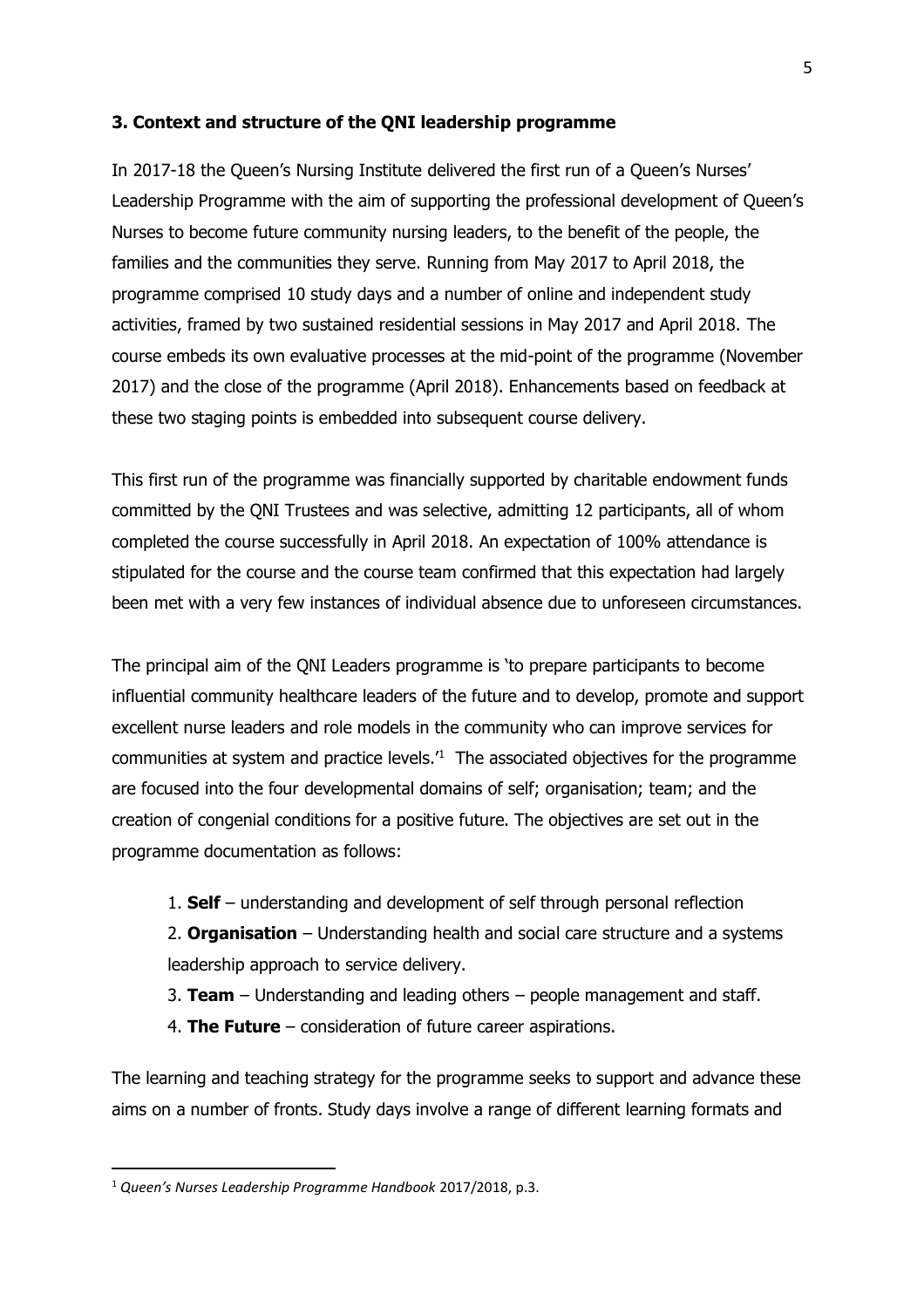activities including lectures, presentations, workshop, group work, simulations and site visits. Independent and collaborative study activities include online postings where participants are prompted to respond to 'provocations' to discussion and debate, posted by the course team. This online discussion component is designed to sustain the learning community in the periods between face-to-face study sessions. Participants' project management skills are developed by their identification and development of a practice project which is refined and focused through the duration of the programme and reported on at the closing session; their reflective skills are exercised and developed by means of a personal diary, provided by the course team at the outset of the programme and populated in both independent study time and in dedicated writing time built into the structure of the programme itself.

The programme is not academically accredited or designed for delivery at a particular academic level but its content and critically evaluative character align broadly with the expectations and demands of graduate or Masters level provision in leadership and management. This is reflected in the high quotient of critical evaluation and reflective engagement in the learning tasks and discussion activities as well as the engagement with key theories and principles of leadership development including those of Goleman, Maslow, Drucker, Belbin, Adair and Tuckman. Likewise, the ten study days (totalling some 80 hours of contact time with the course team) would broadly align with the amount of contact time expected on a postgraduate certificate programme (where a total of 600 hours of learning effort would be anticipated but most likely only 60-80 of those hours would be direct teaching contact with staff, the remainder being independent study and preparation for assessments).<sup>2</sup>

## **3.1 Mapping of the programme against selected QAA Business and Management benchmarks**

The programme also aligns with elements of the Quality Assurance Agency (QAA) subject benchmark statements for Business and Management (although as a leadership programme, the course is naturally more focused on qualities reflected in the latter element of the benchmarks and as it is not academically accredited nor specifically mapped to a particularly academic level, there is less of the kind of sustained engagement with theory and literature than would be the case on a formally accredited programme; rather the emphasis is on practical knowledge, personal development, and emotional intelligence – all of which

 $\overline{a}$ 

<sup>&</sup>lt;sup>2</sup> In distinction to the programme, academically accredited provision would of course involve a summatively assessed component, usually in the region of 12,000 words for a postgraduate certificate of 60 credits.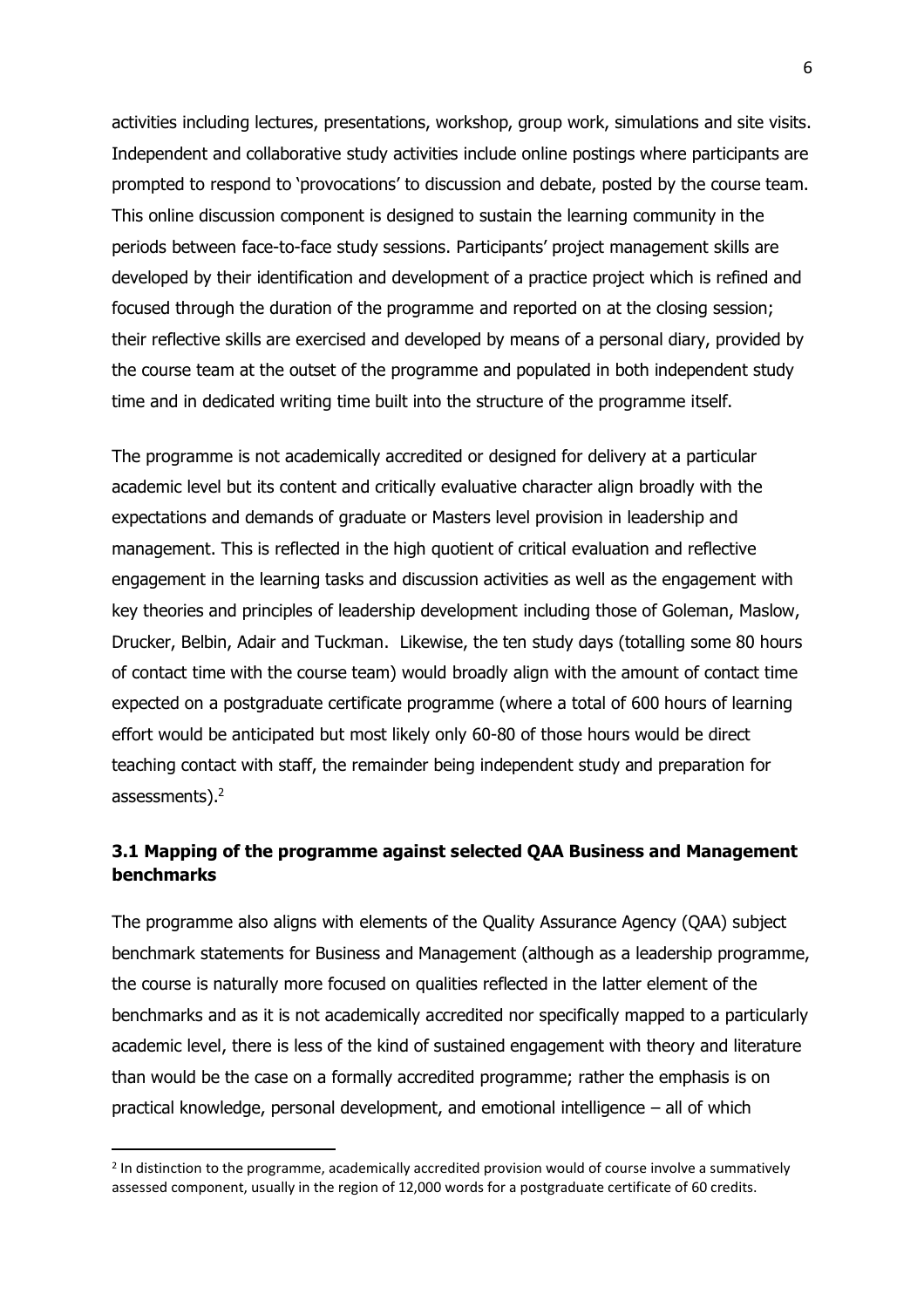aspects were remarked upon by focus group participants as having been key areas of learning gain during their participation on the programme.

A mapping of those elements of the QNI Leaders programme which most closely align with the QAA Business and Management descriptors is as follows.

| QAA subject knowledge descriptors                                                                                                                                                            | <b>QNI Leaders' Programme</b>                                                                                                                                                         |
|----------------------------------------------------------------------------------------------------------------------------------------------------------------------------------------------|---------------------------------------------------------------------------------------------------------------------------------------------------------------------------------------|
| Customers: management of customer<br>expectations, relationships and<br>development of service excellence.                                                                                   | Explicit emphasis on service delivery is<br>included in the <i>Organisation</i> strand of the<br>course.                                                                              |
| People: leadership, management and<br>development of people and organisations<br>including the implications of the legal<br>context.                                                         | These considerations are addressed in the<br>Organisation and Team strands.<br>Participants identified the particular value of<br>the 'Being on the receiving end of me'<br>activity. |
| Organisational behaviour: design,<br>development of organisations, including<br>cross-cultural issues, change, diversity and<br>values.                                                      | These aspects are addressed in the<br>Organisation and Team strands.                                                                                                                  |
| Social responsibility: the need for<br>individuals and organisations to manage<br>responsibly and behave ethically in relation<br>to social, cultural, economic and<br>environmental issues. | Focus group feedback reflected participants'<br>sense that they were able to engage with<br>these issues and articulate personal<br>perspectives and ethical commitments.             |

| <b>QAA subject skills and practice</b><br>descriptors                                                | <b>QNI Leaders' Programme</b>                                                                                                                                                                                |
|------------------------------------------------------------------------------------------------------|--------------------------------------------------------------------------------------------------------------------------------------------------------------------------------------------------------------|
| People management: to include<br>communications, team building, leadership<br>and motivating others. | These areas are addressed in Team strand.<br>Focus group feedback confirmed the value<br>of such experiential activities as modelling<br>the chairing of meetings and practising<br>difficult conversations. |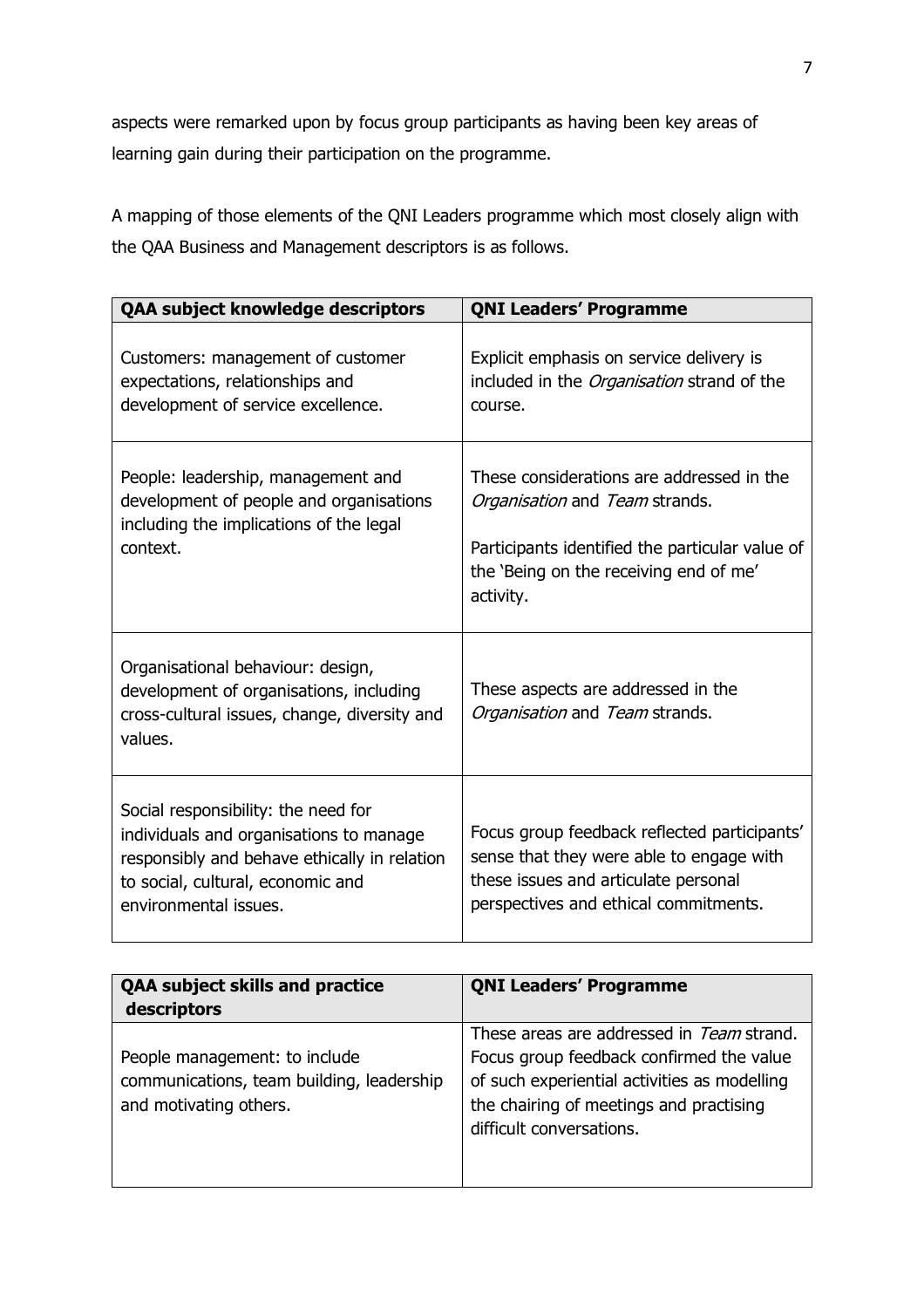| Innovation, creativity and enterprise: the<br>ability to act entrepreneurially to generate,<br>develop and communicate ideas, manage<br>and exploit intellectual property, gain<br>support, and deliver successful outcomes. | Focus group feedback suggested that this<br>element of creativity and enterprise had<br>been particularly nurtured in the Self strand<br>of the programme. |
|------------------------------------------------------------------------------------------------------------------------------------------------------------------------------------------------------------------------------|------------------------------------------------------------------------------------------------------------------------------------------------------------|
| Networking: an awareness of the<br>interpersonal skills of effective listening,<br>negotiating, persuasion and presentation<br>and their use in generating business<br>contacts.                                             | Participants indicated they had derived<br>networking benefits from the course per se.                                                                     |

| QAA other generic skills and attributes                                                                                                                                 | <b>QNI Leaders' Programme</b>                                                                                                                                                       |
|-------------------------------------------------------------------------------------------------------------------------------------------------------------------------|-------------------------------------------------------------------------------------------------------------------------------------------------------------------------------------|
| Articulating and effectively explaining<br>information.                                                                                                                 | There is a strong emphasis on the<br>development of communication skills in all<br>of the course content. Focus group<br>comments confirmed the effectiveness of<br>this dimension. |
| Building and maintaining relationships.                                                                                                                                 |                                                                                                                                                                                     |
| Communication and listening including the<br>ability to produce clear, structured business<br>communications in a variety of media.                                     | Participants reported a strong emphasis on<br>these elements.                                                                                                                       |
| Emotional intelligence and empathy.                                                                                                                                     |                                                                                                                                                                                     |
| Conceptual and critical thinking, analysis,<br>synthesis and evaluation.                                                                                                | These qualities are actively encouraged in<br>the resources and materials for all strands.                                                                                          |
| Self-management: a readiness to accept<br>responsibility and flexibility, to be resilient,                                                                              | This is established as an admissions<br>requirement for the course.                                                                                                                 |
| Self-starting and appropriately assertive, to<br>plan, organise and manage time.                                                                                        | This is stablished as an admissions<br>requirement for the course.                                                                                                                  |
| Self-reflection: self-analysis and an<br>awareness/sensitivity to diversity in terms<br>of people and cultures. This includes a<br>continuing appetite for development. | These qualities are actively encouraged in<br>all strands of the course and strongly<br>represented in the focus group responses.                                                   |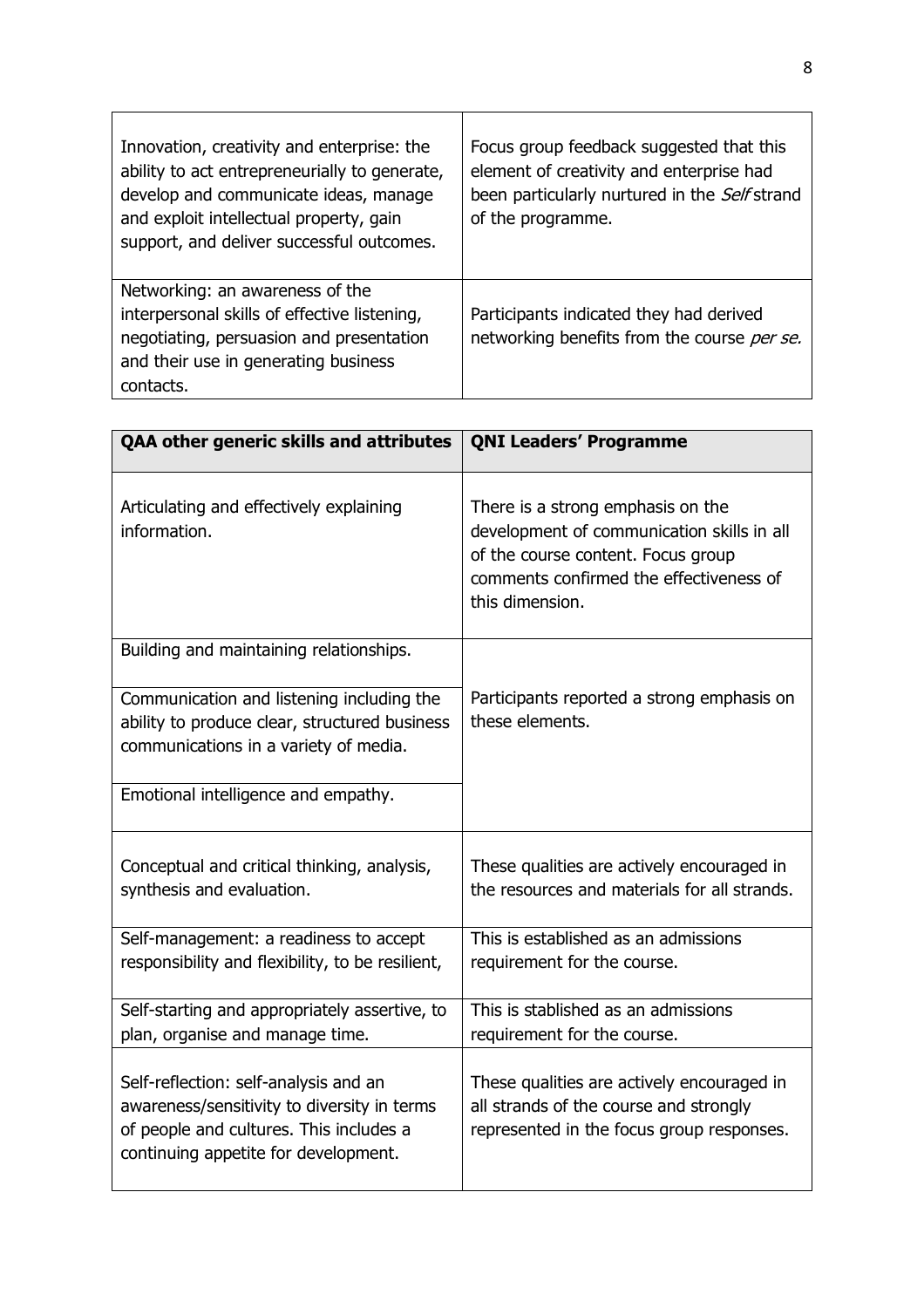This high correspondence between programme content and the QAA benchmark statements for business and management arguably reflects the pedigree of the delivery team as experienced developers of academically accredited provision at Masters level while also demonstrating a more agile and flexible approach than a formally accredited programme might always allow.

## **4. Participant views on the question of accreditation**

Discussion with participants in the focus group established that the programme's freedom from direct academic mapping and accreditation was experienced as a benefit. Participants valued the flexibility to develop their own learning goals and appreciated the principal emphasis of the programme on measuring self-development against an ipsative scale of self-reference rather than employing the kind of extrinsic measures more typically seen in academically accredited programmes. This was strongly valued by participants with indicative focus group responses including the following:

I don't feel there has been for me any theory at all in that way. We've mentioned X or Y but yeah that hasn't featured at all for me; I couldn't say one author or theorist [had predominated]. (Respondent C)

I think in the first few days there were lots of references but then after that we didn't get really… I think people were talking about their theories and views. (Respondent D).

It's been eclectic. No one model [has dominated]. (Respondent E).

Members of the focus group also showed general agreement with one participant's suggestion that the course would lend itself well to a retrospective Accreditation of Prior Learning (APL) process at a future stage:

If you wanted to apply what you've learned through an academic model then you could absolutely pick aspects of the course out very easily and apply them to something or reference it to some model or theory – that is absolutely possible. So you could potentially APL what you've done and try and get credits for it. I absolutely think you could do that.

In terms of academic level and rigor then, the programme reflects the experience and background of the curriculum development and delivery team as higher education professionals; the course clearly derives a strong theoretical and academic grounding from this expertise and experience while primarily emphasising personal and individual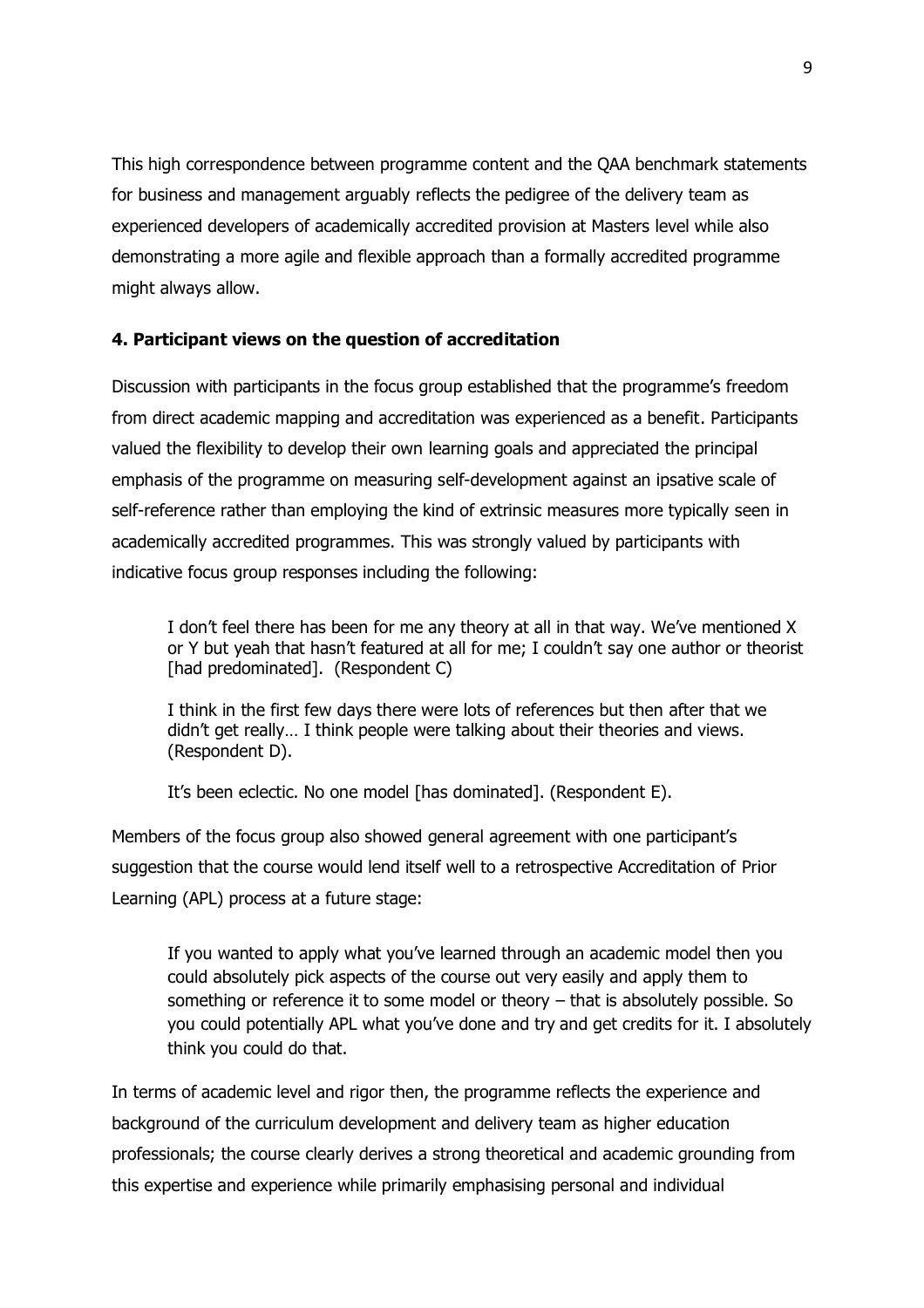development for programme participants – something that was very positively evaluated in the focus group.

## **5. Evaluation against Bloom's taxonomy of educational objectives**

The first of the three evaluative frameworks employed in relation to the provision was Bloom's influential taxonomy of educational objectives (1956). With reference to the programme documentation and the focus group held with Cohort One participants in April 2018, this evaluation has considered the effectiveness of the programme when mapped against Bloom's three domains of learning. There is strong evidence that programme participants recognised learning gain in each of the three domains of learning identified by Bloom: the cognitive (where conceptual change and understanding are realised), the affective (where attitudes, values and feelings are influenced) and the psychomotor (where practical skills and abilities are practised and acquired). Discussion with participants in the focus group established that they considered all three domains had been addressed but that here had been particular value added in the affective domain with insights generated into personalities, interactions and ways of being in the workplace.

#### **5.1 The cognitive domain**

Focus group comments indicated that while some course content had been familiar to participants, new approaches and re-framing of existing understanding had been achieved. Participants considered that engagement in the course had consolidated their knowledge of different frameworks and schematics for understanding such topics as team working, communication, motivation, managing conflict, and change management. Participants reported how this had in part been achieved by the inputs of guest speakers who had provided inspiring addresses and authentic voices to the group. 'Take-home statements' from these speakers had resonated with programme participants and were vividly recalled in the focus group, examples including: 'Be at the table or be on the menu'; 'What is it like to be on the receiving end of me?'; and 'Stop-Think-Respond'. It was clear that these inputs to the programme had prompted much ongoing reflection among participants who had actively taken these principles back into the workplace and subsequently applied them to practice. While participants were clear that existing knowledge had been updated and refreshed, the most measurable impacts had been in terms of personal development and individual distance travelled – notions which open onto the affective domain of Bloom's learning schema.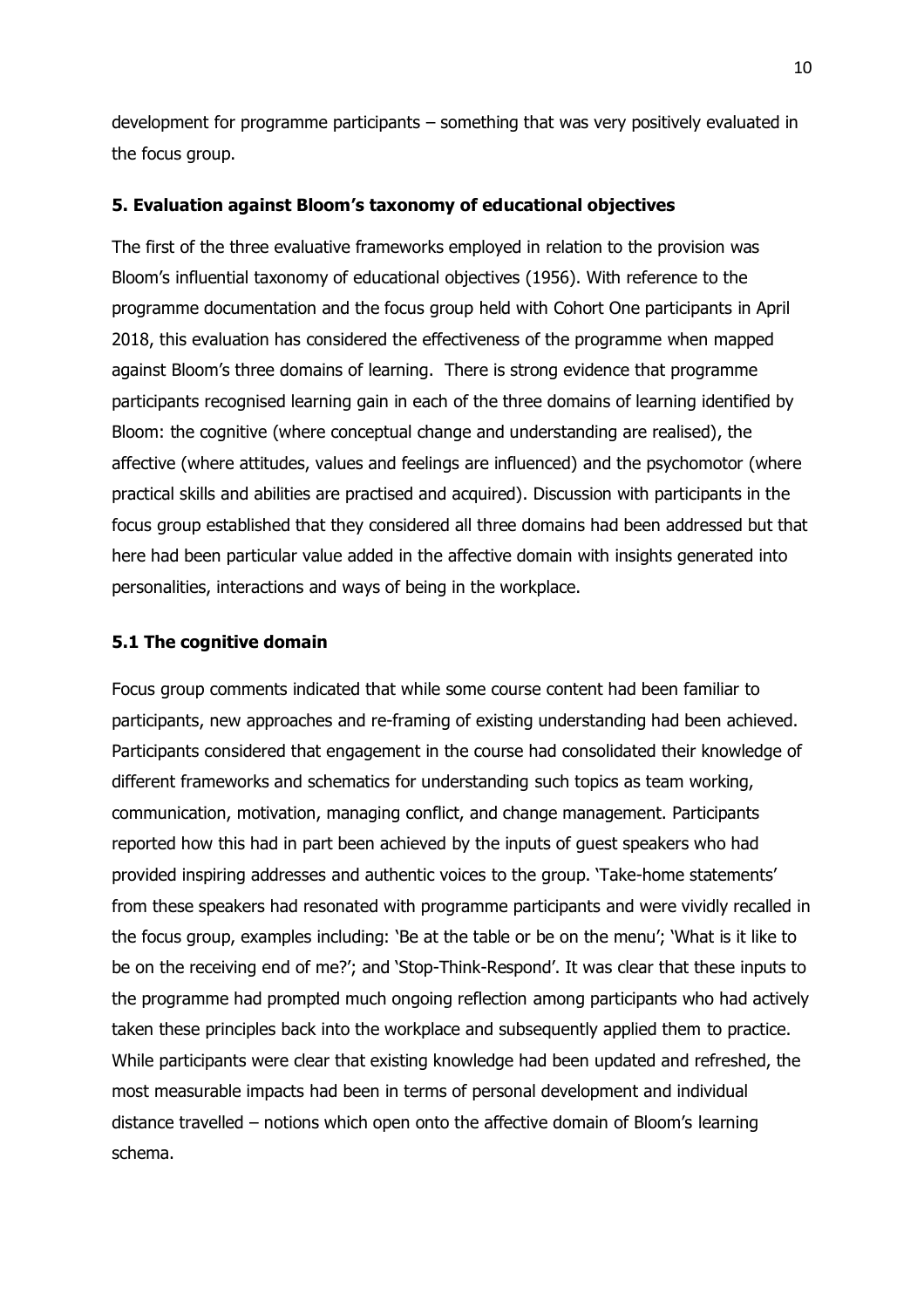#### **5.2 The affective domain**

The focus group feedback emphasised the considerable affective impact of the programme. This reflected the underpinning theory resources which include such theorists as Goleman on emotional intelligence and a group of foundational theorists on reflective practice. Yet the comments also confirmed the affective impact of a number of experiential activities embedded in the programme, including an immersive experience in a sculpture park and the addresses made to the group by a number of stakeholders and service-users who had compelling personal stories and experiences to relay. The focus group feedback again confirmed the value of this kind of input since it prompted reflection and enabled discussion:

'Whilst we've been focusing on ourselves we have been looking, you know, where are we going, what are you doing.'

'I think what we've remembered and focused on is more the personal self and our futures'.

I think those were lightbulb moments about ourselves or our leadership or something that really resonated with us personally.

One focus group participant was less comfortable with the addresses from two individuals who had experienced traumatic events in the past, relating how she 'struggled with where they were on their own personal journey'. Nevertheless, all participants considered that these more challenging affective inputs had been handled sensitively and tactfully and had been appropriately framed by the course leader.

Also in relation to the affective domain, participants emphasised the extent to which they felt the course had afforded them a powerful reflective space in which to develop as leaders. One focus group participant remarked on how the course had left her 'feeling valued but also having the space in a comfortable, nice environment to relax and think' while another suggested that so powerful was the sense of a reflective and safe space it was almost akin to participating in a retreat: 'I think it's probably sanctuary isn't it? It's the retreat thing. That's felt very important again for the whole feeling.'

## **5.3 Psychomotor domain**

While many leadership development programmes might be able to measure impact in the cognitive and affective domains it is significant that in the case of this programme,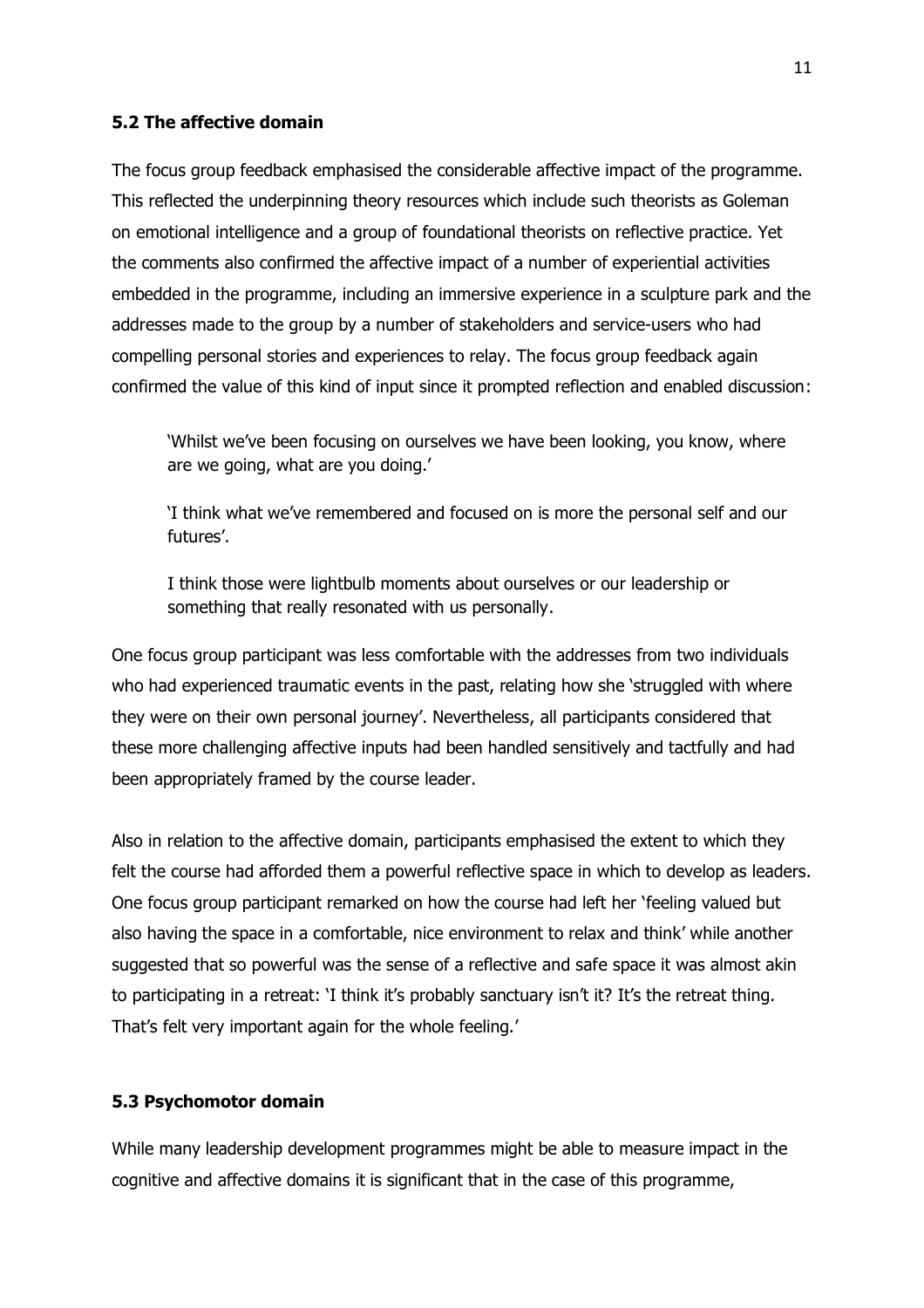participants also mentioned practical skills that they had developed in the psychomotor domain. These ranged from practical strategies and interventions that might be applied when chairing meetings or facilitating difficult conversations, to establishing and curating a professional social media presence for the first time. One participant reported how she felt she had gained 'a virtual toolbox' during the programme and was now equipped with this in meetings and workplace interactions, extending her repertoire of practical strategies and interventions when working with others. Another reported on the value of activities and exercises which had involved the modelling and enacting of different processes and strategies which might be used in the workplace:

We practised chairing meetings and techniques you'd use. Practised brave conversations. And also the recruitment thing [ . . . ] that was very practical about how to do CVs; how to search up things. There was also a Twitter session about how to use Twitter and some of us who weren't on Twitter have now become prolific 'tweeters'. Yeah there were some sort of practical things as well.

Another participant emphasised how valuable she had found a session exploring the creative thinker and that this had changed her perceptions of colleagues who showed a tendency to 'fidget' in meetings. Where previously this might have been a source of distraction or annoyance for her, she now actively provided resources for this purpose:

And I also do it for my meetings now: there's boxes that go in the middle of the tables. For fiddly bits. Fiddly bits and sweets. It really, really works to get the best out of people.

These examples of added value in the psychomotor domain arguably represent a distinctive strength of the QNI leaders programme. While leadership development programmes will customarily seek to inform understanding and may offer some modelling of ways of being and ways of relating in the workplace, a clear theme in focus group feedback was this markedly rich array of practical skills and interventions offered on the QNI leaders programme, with clear evidence of these having been applied, implemented and evaluated during the lifecycle of the programme itself and with participants already noting and reporting positive outcomes as a result.

## **6. Evaluation against Biggs's (2000) principles of constructive alignment**

The focus group also provided an evaluative opportunity to explore the extent to which participants had experienced the programme as constructively aligned: i.e. there was congruence between specified learning objectives, learning and teaching strategies and, where relevant, assessment and feedback strategies. Participants reported high congruence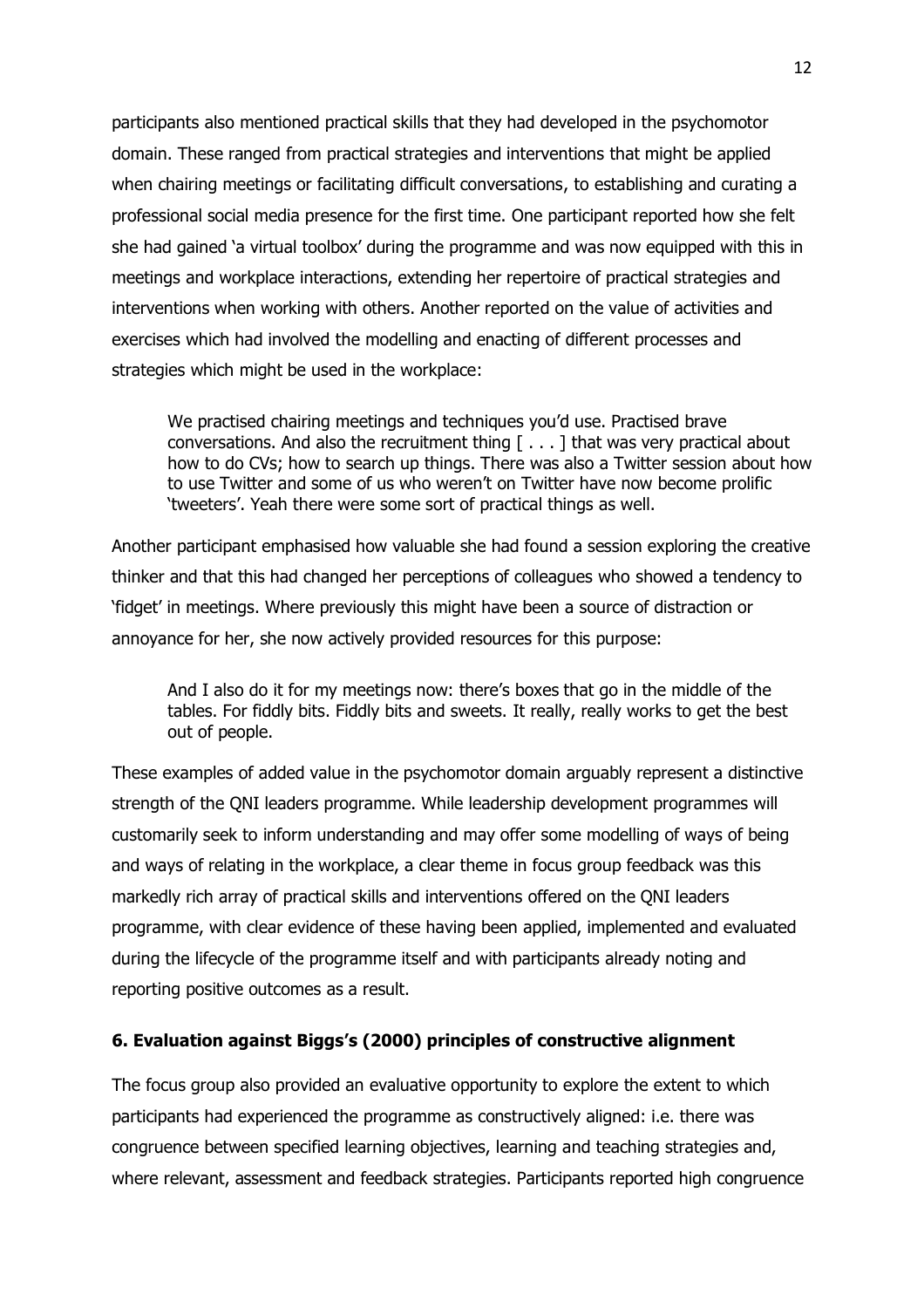in respect of these aspects, discerning a tight fit between the learning environment, learning activities and teaching approach and philosophy of the course team. Indicative quotations included the following:

Having that residential got it off the right start and it also feels like it's closing it properly.

It's the first time I think I've ever been on a course, and I've been on loads, and some have lasted a long time [ . . . ] that as a group we've absolutely got with authenticity unconditional positive regard for eachother and often we say it don't we but actually I think [ . . . ] there's no backbiting, there's no upmanship; it's just incredibly supportive.

If you didn't feel safe, comfortable, supported you wouldn't have shared.

Only in respect of some of the immersive and experiential activities was there some difference of opinion as to how well the entirety of the programme aligned. The principal focus in discussion of this kind was the immersive learning experience in a sculpture park at which participants had been invited to explore, discuss and reflect upon a range of sculptures in a setting. Here the very open approach to emergent learning and to allowing participants to find their own significances and forge their own connections in relation to the experience had left some participants more engaged than others:

I did take a while to work out what the point of it was. It was only afterwards really that I found something in it that was why we'd done it and what was useful and then it was useful.

I think for me that emphasised that if you were a left or right brain thinker it made you come out of your comfort zone and go into your other unknown territory. For me I thought, I've never been in a sculpture park; why would we want to go to a sculpture park? But I came out of the other end.  $[ \ldots ]$  I would enjoy going to a sculpture park now. It's because I never even thought that was of any relevance to me. That's one side of the brain thinking – and you've got to use them both.

I think for me the sculpture park – we were all a bit suspicious initially. Then we were split into groups of three; then we had to link the sculptures to leadership [... ] That for me was a good flow of how we've learned something and developed our creative thinking. [ . . . ] For me that all linked in together.

This same theme of participants needing to reflect on a learning episode before they grasped its full significance or relevance was also evident in relation to some of the guest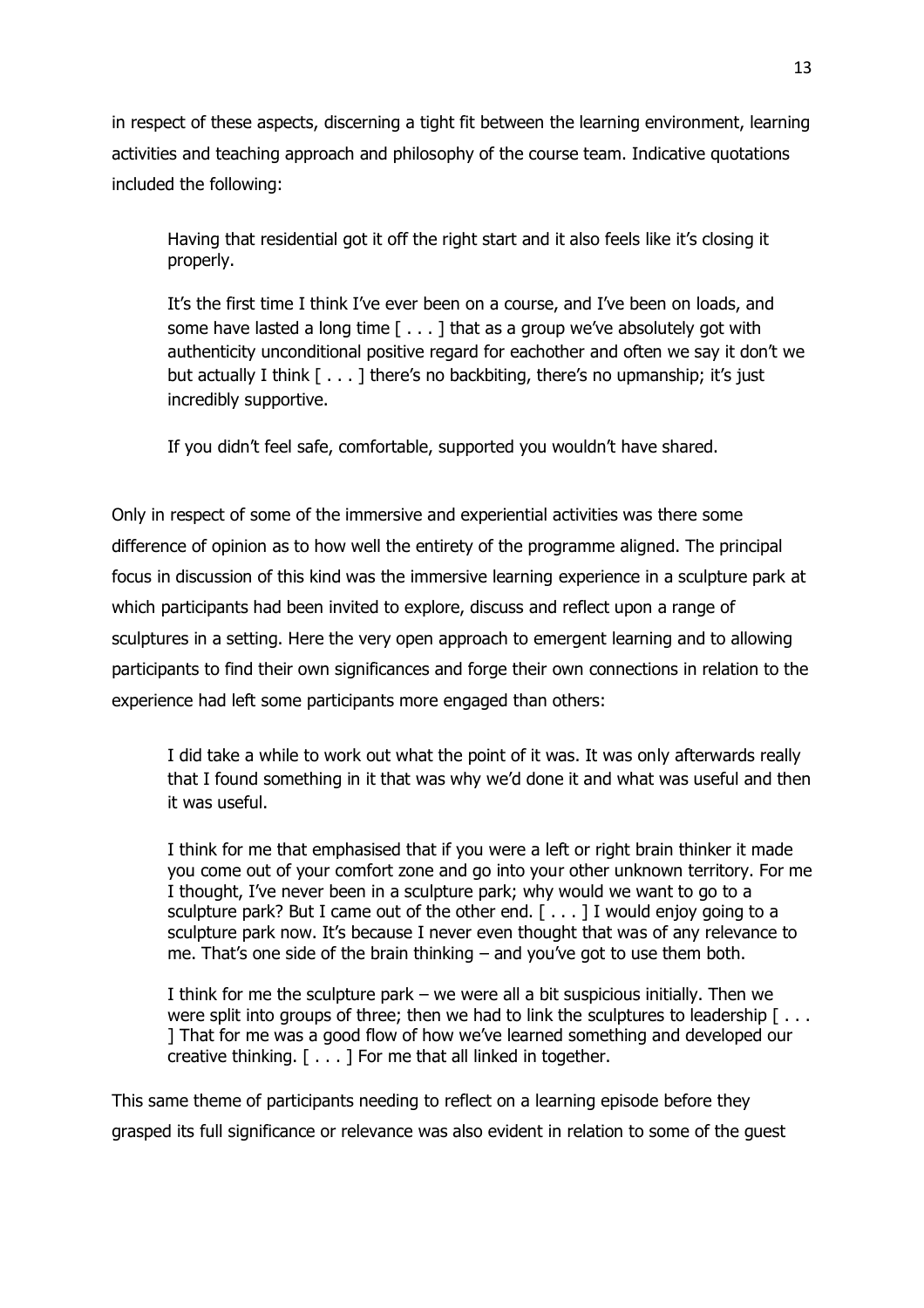speeches by service-users and stakeholders. One participant indicated she would have valued additional framing or contextualisation of the inputs by two of the guest speakers:

I think there's something about being really clear why you are doing that. And for me; we're nurses. [ . . . ] We've all got examples of people who have just been unbelievably resilient and strong. And to bring someone out... It just didn't work for me at all. And I'd have liked to have been very very clear what we were going to get off the experience.

While this view found some support in the focus group there was equally a recognition that too much framing and contextualisation can work against the form of discovery learning and emergent meaning-making that the course overall tended to promote.

The only further area in which participants suggested less integration of a course element was in the variable experiences reported of mentorship. All feedback was positive in terms of access to an appropriate and supportive mentor, but there was variation in the extent to which the mentors had been drawn upon and some suggestion that mentors might benefit from further briefing. Indicative quotations from the focus group were as follows:

We've missed talking about the mentors because for some of us that was a really good point. For others it didn't. That needs to be acknowledged that it worked for some and not for others.  $[\ldots]$  And there was that offer at the beginning that if it didn't sit with you then you can go back and look for another one but it didn't feel comfortable…

I think some of us were fortunate to have mentors who were also professional coaches [ . . . ] my mentor knew I needed coaching [ . . . ] and she almost didn't need the script about what to do and I hear that maybe other people didn't know what they were supposed to be doing.

Mine said: 'You sound like you've got it all sorted; I don't think I can offer you very much.'

At the time of the focus group, participants mentioned that revised and enhanced arrangements for mentors were already planned for future iterations of the programme and that their feedback on the experience had been heard and was being responded to fully.

## **7. Evaluation against Kirkpatrick's – Reaction, learning, behaviour, results**

Thirdly, it is instructive to review the provision against the evaluative framework proffered by Kirkpatrick (1994) for the evaluation of training programmes. This fourfold scheme invites the evaluation of continuing professional development programmes against the reference points of participants' reactions; their learning; their behaviour; and results. When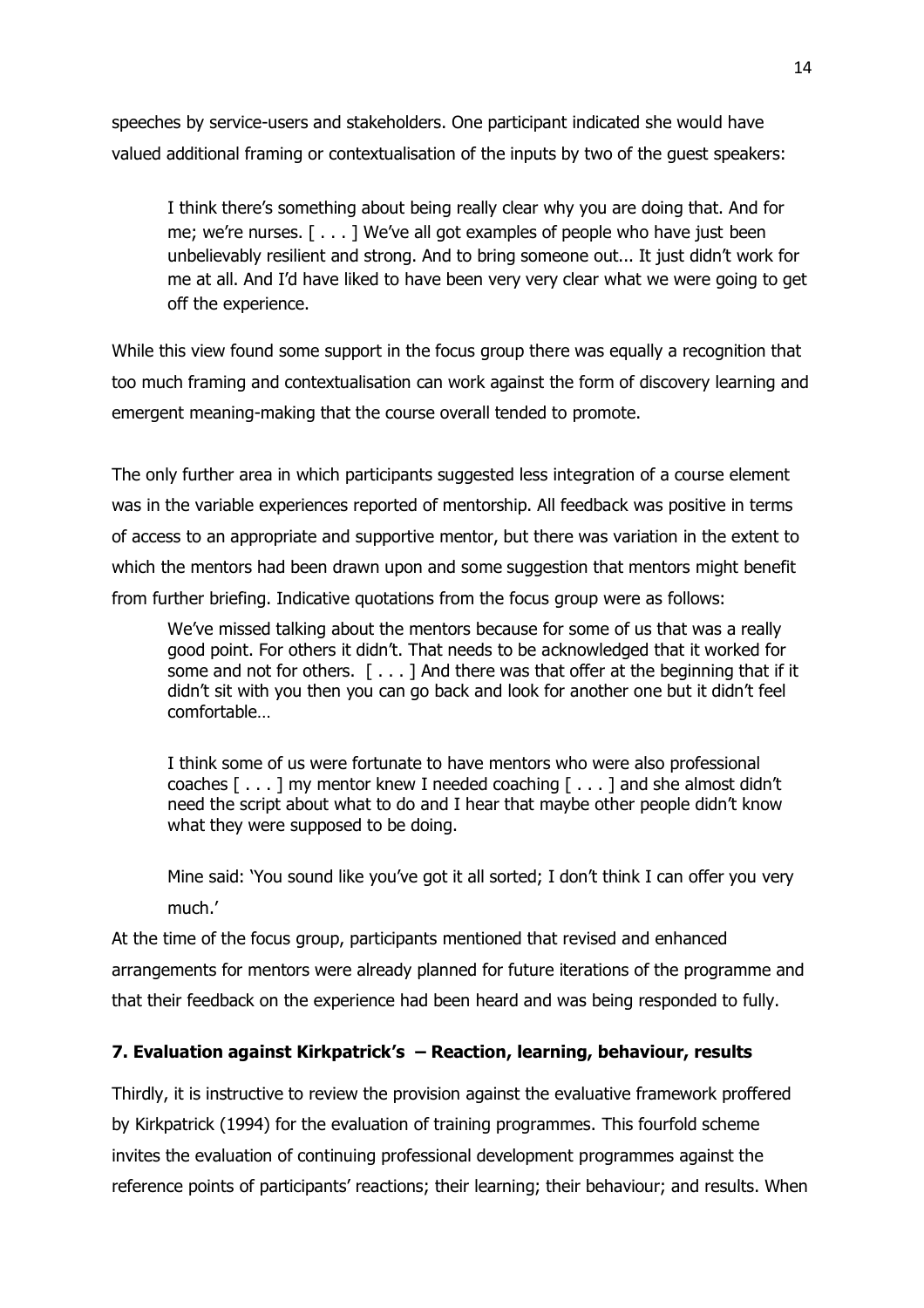mapping against this framework, the present study can speak most volubly to the first two levels since these were the most salient and measurable at the time of conducting the focus group and evaluation. Focus group responses touched to a limited extent on the latter two levels in terms of reporting changes in behaviour and early beneficial results from participation in the programme but a longitudinal study would be best placed to offer a full assessment against these domains.

An initial mapping of this evaluation's findings against Kirkpatrick's four domains is as follows.

| <b>Reaction</b><br>(Evaluation on this level<br>measures how those<br>who participate in the<br>programme react to it).                                                    | As we have seen, participant reactions stressed the<br>programme's far-reaching influence on them, particularly in<br>terms of personal development.<br>When invited to suggest a key term that summed up their<br>reactions to the course, focus group participants volunteered<br>the terms 'Reflective'; 'Affirming'; 'Family'; 'Inspiring';<br>'Comforting'; 'Safe'; Empowering'; and 'Transformational'.<br>Participants went on to elaborate on these key terms and to<br>indicate the different dimensions of impact they had<br>experienced on the course.<br>It was evident that all participants considered the learning<br>gain to have been considerable and that their positive<br>reactions were an abiding dimension of their course<br>experience.                                                                          |
|----------------------------------------------------------------------------------------------------------------------------------------------------------------------------|---------------------------------------------------------------------------------------------------------------------------------------------------------------------------------------------------------------------------------------------------------------------------------------------------------------------------------------------------------------------------------------------------------------------------------------------------------------------------------------------------------------------------------------------------------------------------------------------------------------------------------------------------------------------------------------------------------------------------------------------------------------------------------------------------------------------------------------------|
| <b>Learning</b><br>(The extent to which<br>participants change<br>attitudes, improve<br>knowledge, and/or<br>increase skill as a result<br>of attending the<br>programme). | As we have seen, the focus group data shows how<br>participants had already applied theories, principles and<br>practical strategies from their learning on the course in their<br>working settings. Some individuals had changed roles or<br>settings since the commencement of the course and applied<br>learning in a new context. Others had simply modelled or<br>enacted a new approach to leadership and management in<br>their existing settings.<br>Participants were able to identify a number of examples where<br>learning derived from the course had been applied to the<br>effective leadership of teams, communications with<br>stakeholders, and resolution of challenges. The dominant<br>learning gain was identified as being in the affective domain<br>and in respect of emotional intelligence, authentic leadership |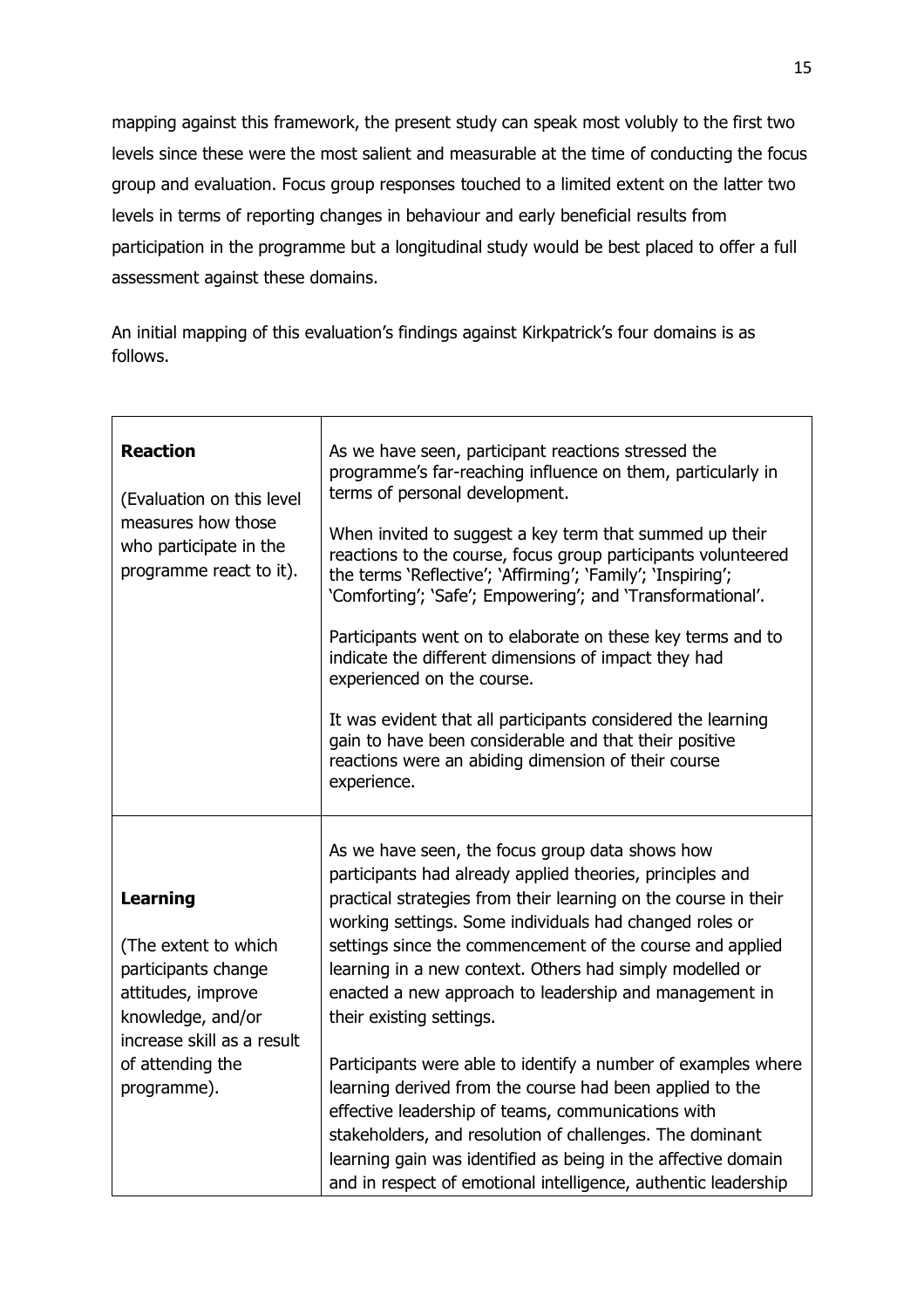|                                                                                                                                        | and an increased ability to empathise and to imagine 'being on<br>the receiving end of me.'<br>While it would be a helpful further step to triangulate the<br>participants' self-report against other measures of their<br>learning, the focus group data offers a strong basis for<br>anticipating a high degree of learning gain from the first<br>iteration of the programme.                                                                                                                                                                                                                                                                                                                                                                                                                                                                                                                                                                                                                                                                                                                                                                                                                                                                                                                                                                                                                          |
|----------------------------------------------------------------------------------------------------------------------------------------|-----------------------------------------------------------------------------------------------------------------------------------------------------------------------------------------------------------------------------------------------------------------------------------------------------------------------------------------------------------------------------------------------------------------------------------------------------------------------------------------------------------------------------------------------------------------------------------------------------------------------------------------------------------------------------------------------------------------------------------------------------------------------------------------------------------------------------------------------------------------------------------------------------------------------------------------------------------------------------------------------------------------------------------------------------------------------------------------------------------------------------------------------------------------------------------------------------------------------------------------------------------------------------------------------------------------------------------------------------------------------------------------------------------|
| <b>Behaviour</b><br>(The extent to which<br>change in behaviour has<br>occurred because the<br>participant attended the<br>programme). | The latter two levels of Kirkpatrick's framework are less<br>amenable to detailed mapping without a more longitudinal<br>follow-up, the focus group data having been gathered in April<br>2018 as the programme was drawing to a close.<br>A further census date for evaluation at the six-month or one-<br>year mark would obviously be best-placed to measure the<br>extent to which participants' behaviour has changed as a<br>result of attending the programme.<br>Nevertheless, the focus group data included a number of<br>examples where participants identified practice changes they<br>had made <i>during the life-cycle of the course itself</i> . As we have<br>seen, these included changed approaches to difficult<br>conversations, to the chairing and running of meetings, and to<br>facilitating team work.<br>One of the most abiding behavioural changes reported was<br>the impact of the 'being on the receiving end of me' exercise,<br>with one participant reporting: 'So if I'm dealing with<br>somebody or speaking with somebody it made me think<br>literally about how it would be if I was literally on the<br>receiving end.' Likewise, another participant who had changed<br>roles in her organisation during the period of the course was<br>able to reflect on how she had drawn upon 'the knowledge<br>that I've now been able to acquire and use it to the good. |
| <b>Results</b><br>(The final results that<br>occurred because the<br>participants attended the<br>programme).                          | Evaluating the full scope of the final results that occurred<br>because the participants attended the programme would again<br>require further longitudinal follow-up and can reach only<br>provisional conclusions based on the self-report of participants<br>at the April 2018 focus group.<br>Nevertheless, those instances of self-report included some<br>illuminating workplace feedback from colleagues and<br>stakeholders, implying the positive outcomes from the                                                                                                                                                                                                                                                                                                                                                                                                                                                                                                                                                                                                                                                                                                                                                                                                                                                                                                                              |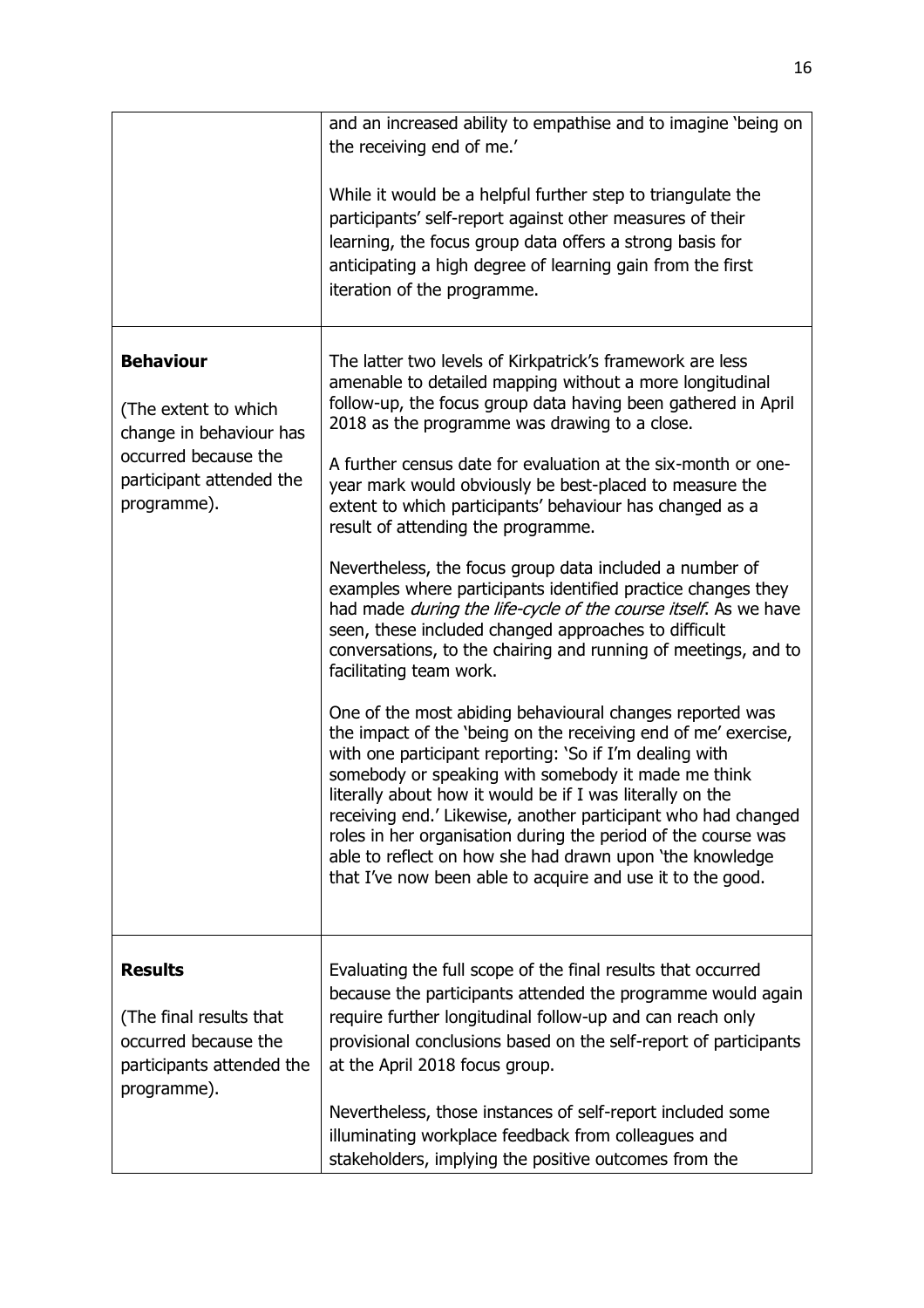|  | programme even at this early stage of measurement and<br>evaluation.                                                                                                                                                                                                                                                                                                                                                                                                                                                                                                                                                                                                                                                                                                                                                                                                                                                                       |
|--|--------------------------------------------------------------------------------------------------------------------------------------------------------------------------------------------------------------------------------------------------------------------------------------------------------------------------------------------------------------------------------------------------------------------------------------------------------------------------------------------------------------------------------------------------------------------------------------------------------------------------------------------------------------------------------------------------------------------------------------------------------------------------------------------------------------------------------------------------------------------------------------------------------------------------------------------|
|  | One participant remarked that since changing roles within her<br>organisation 'I've noticed the influence and the things we've<br>actually learned have really impacted and continue to do so.'<br>Another remarked how the change in practice involved 'using<br>yourself as the leadership tool rather than learning some<br>theoretical concepts about how you do leadership and this is<br>the process and system.' A third remarked how she had<br>changed her practice around incident reports, now following<br>up directly and contacting the individual emphasise the care<br>and support structures that might have been left implicit<br>before: 'So now I'm now sending that back to the person who<br>actually reported it saying I've seen this; it sounds a horrible<br>situation; how are you feeling? Would you like to talk to me or<br>to the pastoral care team or is there anything I can do, that<br>type of thing.' |
|  | These early indications gesture towards positive results both<br>in terms of individual actions and in terms of culture<br>development in the workplace; the likelihood is that a follow-<br>up at a further census date in the future would reveal further<br>examples of impact and influence.                                                                                                                                                                                                                                                                                                                                                                                                                                                                                                                                                                                                                                           |

Based on Kirkpatrick (1994), pp. 19-24.

The QNI Leaders programme thus shows many positive indicators when evaluated against the Kirkpatrick framework, with demonstrable outcomes against the first two levels and emerging and developing outcomes indicated against the second two levels. The indications are strong that the initial findings would be bolstered by further follow-up at a more longitudinal point after the conclusion of the course.

# **8. Summary**

In summary there is good evidence of the positive and far-reaching impact of this first iteration of the Queen's Nurses Leadership Programme. Measured with reference to a range of evaluative frameworks for educational provision, and informed by the responses and perspectives of the Cohort One participants, it is clear that the course has impacted positively on learning and development and can show immediate outcomes in practice.